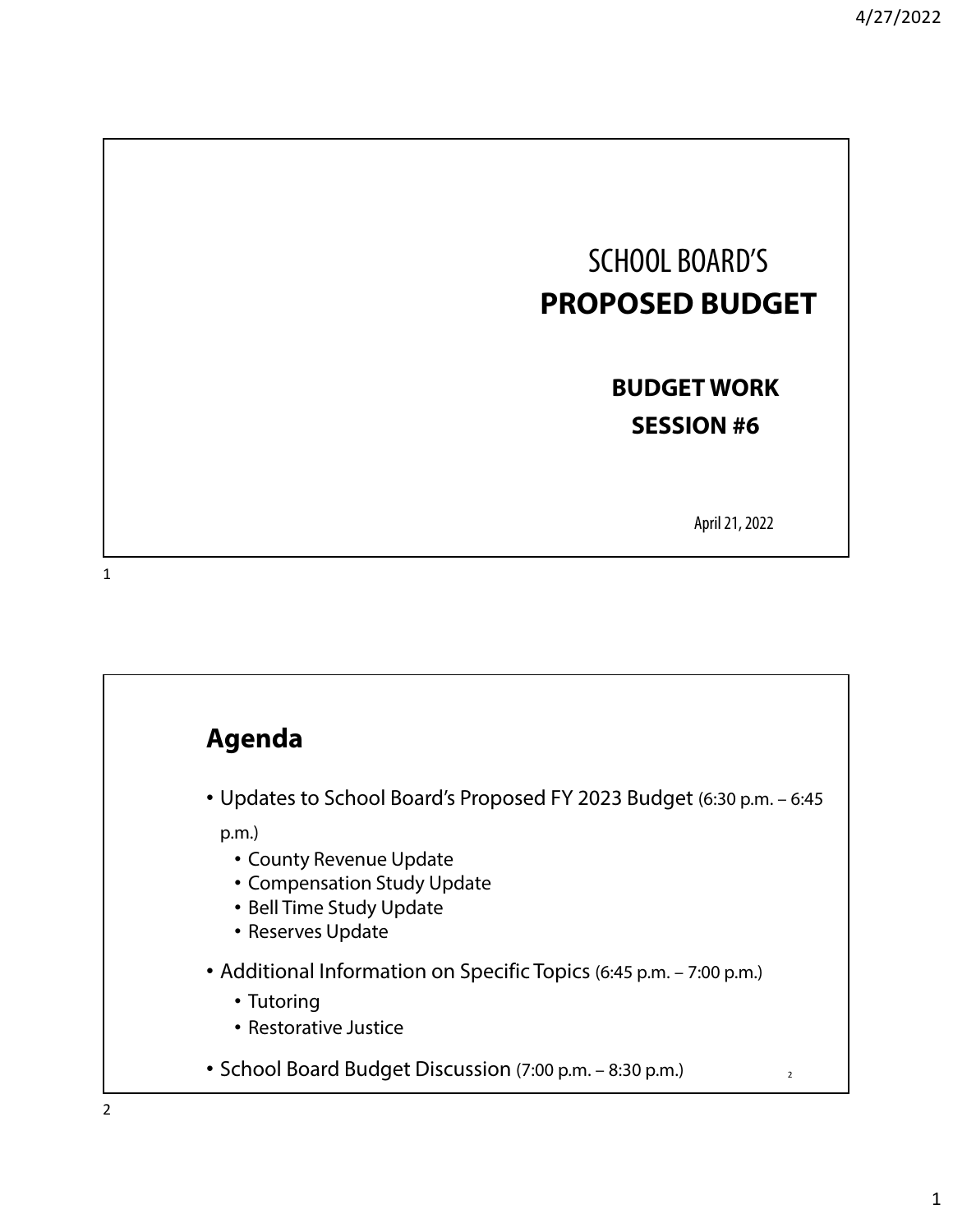### **Summary – School Board's Proposed FY 2023 Budget**

| $(S \in \mathbb{N})$                                            | <b>Amount</b> |                  |
|-----------------------------------------------------------------|---------------|------------------|
| Revenue in Superintendent's Revised Proposed Budget             | \$748,494,118 |                  |
| Additional funds from Future Budget Years Reserve               | \$701,660     |                  |
| Revised Revenue – School Board Proposed                         | \$749,195,778 |                  |
|                                                                 | <b>Amount</b> | <b>Positions</b> |
| <b>Expenditures in Superintendent's Revised Proposed Budget</b> | \$748,494,118 | 5,149.05         |
| Psychologists and social workers                                | \$391,483     | 4.00             |
| Trauma-informed professional learning                           | \$10,000      |                  |
| National Board Certified Teacher program                        | \$20,000      |                  |
| Partnership Coordinator (FTE already in budget, not funded)     | \$128,556     |                  |
| Math curriculum supervisor                                      | \$151,621     | 1.0              |
| <b>Revised Expenditures - School Board Proposed</b>             | \$749,195,778 | 5,154.50         |

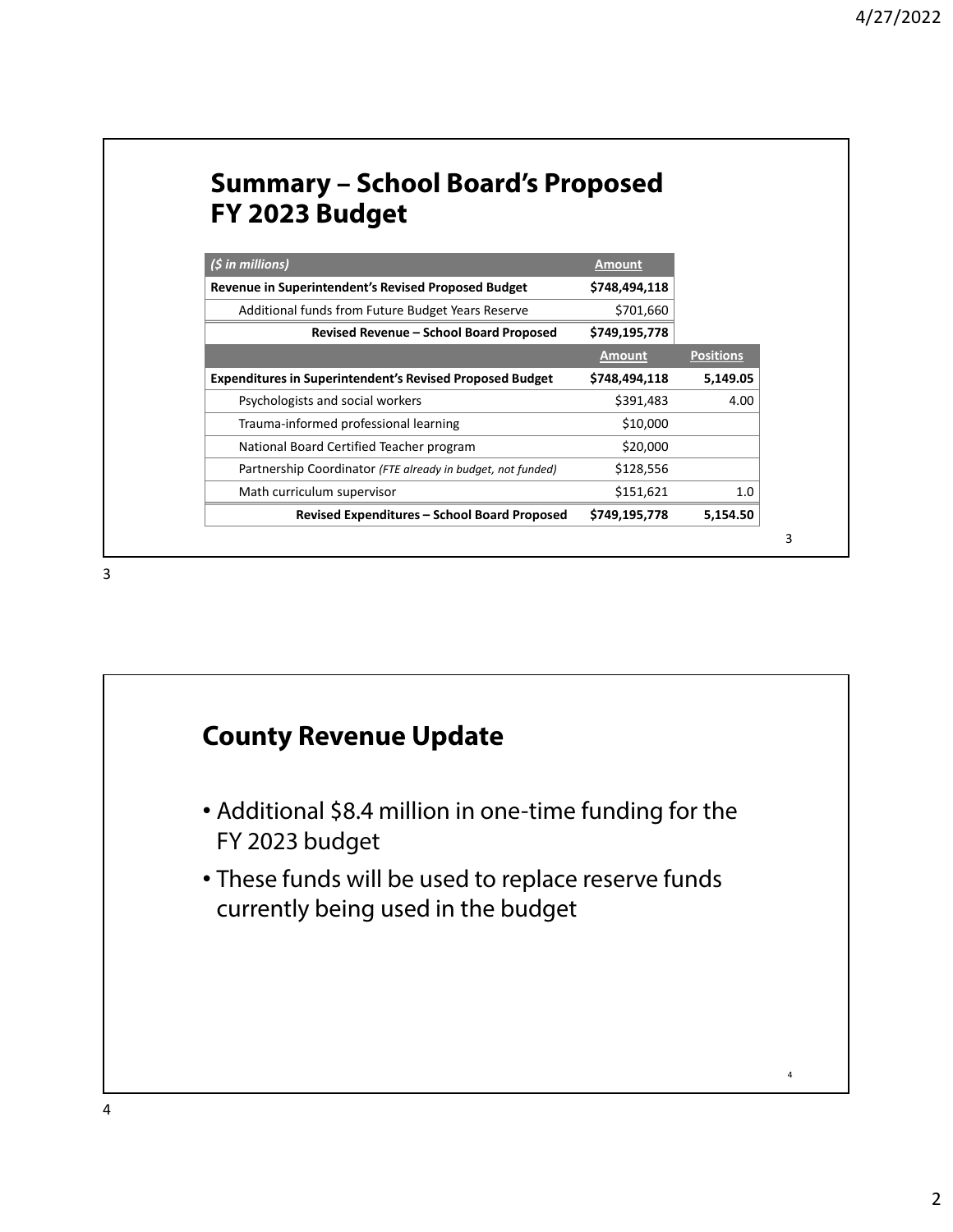

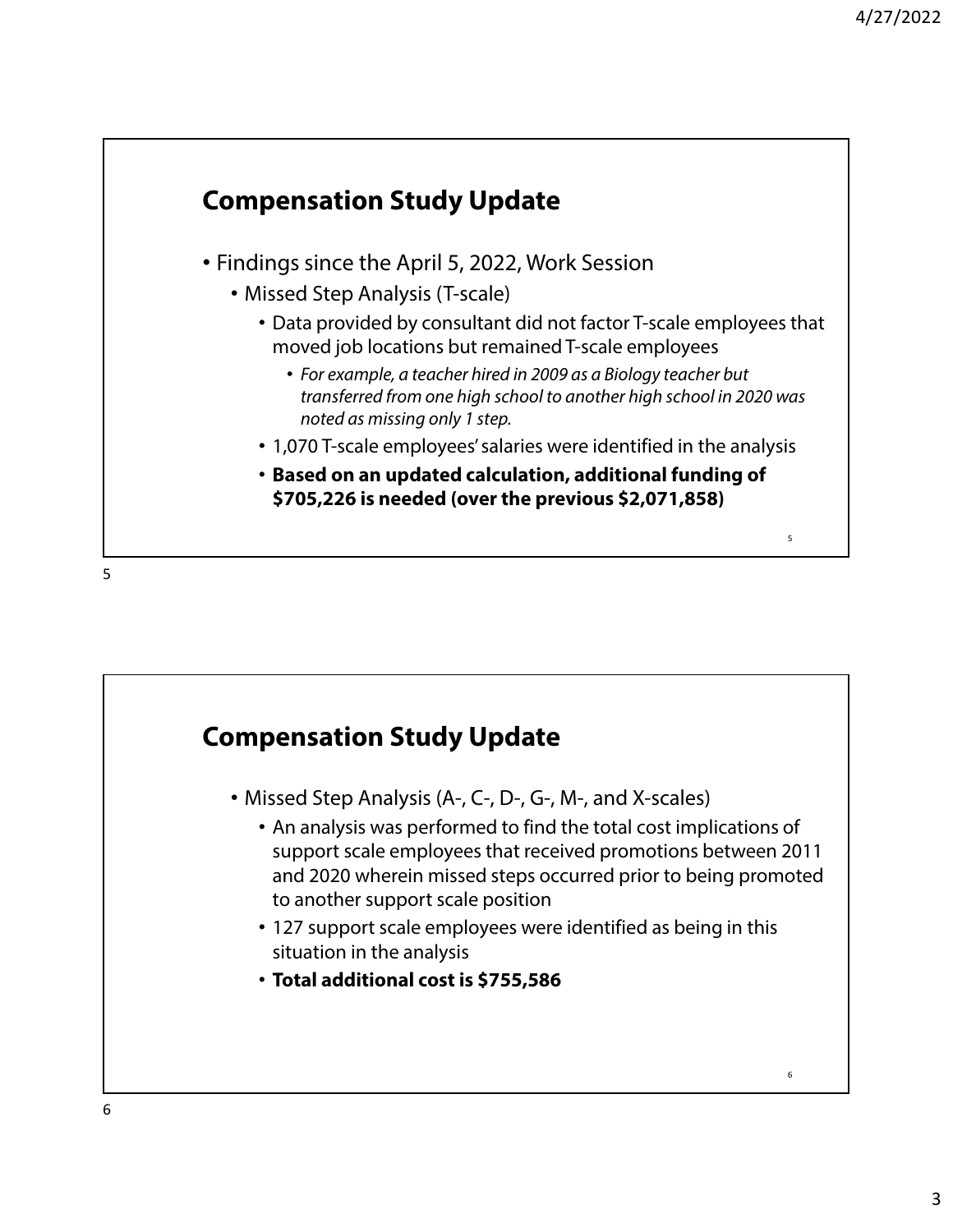### **Bell Time Study Update**

- The Superintendent's recommendation on the new bell times will be presented at the April 28 School Board meeting for information
	- The School Board will act on the recommendation at the May 12 School Board meeting prior to adoption of the FY 2023 budget
- At this time, the recommendation provides potential transportation cost savings of \$1.9 million
	- Savings come from the reduction of 24.5 FTE bus drivers and 14.0 FTE bus attendants

7

#### **Summary – Updated School Board's Proposed FY 2023 Budget**

| $(5$ in millions)                                       | <b>Amount</b> |                  |
|---------------------------------------------------------|---------------|------------------|
| Revenue in School Board's Proposed Budget               | \$749,195,778 |                  |
| Additional one-time funds from County                   | \$8,419,780   |                  |
| Less: Funds restored to Future Budget Years Reserve     | (\$8,862,950) |                  |
| Revised Revenue - Updated School Board Proposed         | \$748,752,608 |                  |
|                                                         |               |                  |
|                                                         | <b>Amount</b> | <b>Positions</b> |
| <b>Expenditures in School Board's Proposed Budget</b>   | \$749,195,778 | 5,154.05         |
| Compensation Study update                               | \$1,460,812   |                  |
| Bell Time Study update (based on Supt's recommendation) | (51,903,982)  | (38.50)          |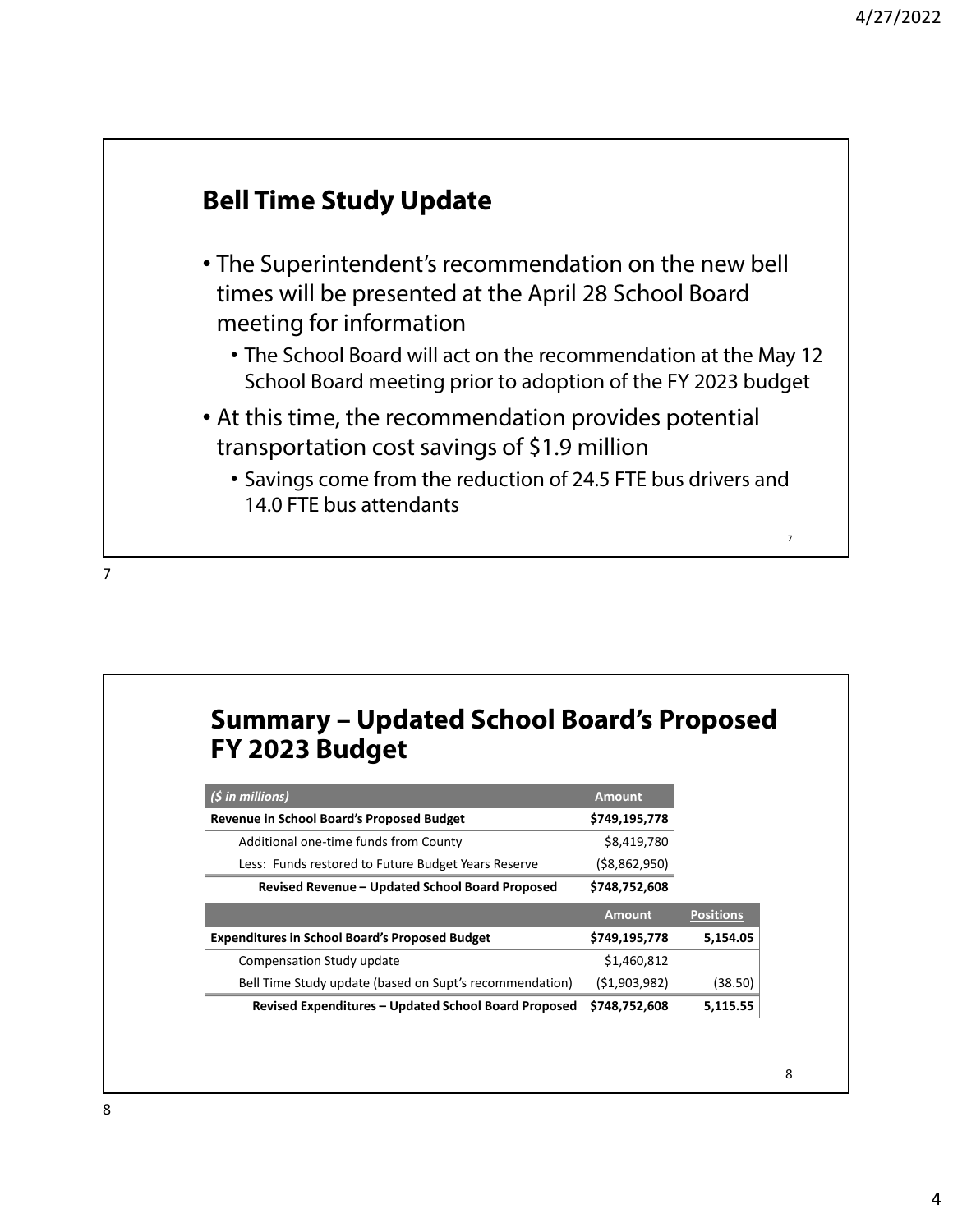| RESERVES BALANCES as of April 7, 2022 |                    |                                         |                  |                                              |                           |                                                      |                    |
|---------------------------------------|--------------------|-----------------------------------------|------------------|----------------------------------------------|---------------------------|------------------------------------------------------|--------------------|
|                                       |                    | Current<br><b>Revenues</b><br>(non-bond | Total            | Used in<br><b>FY23 Supt's</b>                | Used in<br><b>Revised</b> | Used in<br>FY23 Supt's FY23 School<br><b>Board's</b> | <b>New Balance</b> |
| <b>RESERVE</b>                        | <b>Bond funds</b>  | funds)                                  | <b>All Funds</b> | <b>Proposed</b>                              | <b>Proposed</b>           | <b>Proposed</b>                                      | <b>All Funds</b>   |
| Capital                               | \$29,992,994       | \$3,720,593                             | \$33,713,587     | \$0                                          | \$0                       | \$0                                                  | \$33,713,587       |
| <b>VRS</b>                            | \$0                | \$1,047,239                             | \$1,047,239      | \$0                                          | \$0                       | \$0                                                  | \$1,047,239        |
| <b>Debt Service</b>                   | \$0                | \$2,000,000                             | \$2,000,000      | (\$744,510)                                  | \$0                       | \$0                                                  | \$1,255,490        |
| <b>Future Budget Years</b>            | \$0                | \$28,180,752                            | \$28,180,752     | (\$8.500.628)                                | (S2, 205, 325)            | (\$701.660)                                          | \$16,773,139       |
| Compensation                          | \$0                | \$16,850,000                            | \$16,850,000     | (\$16,700,000)                               | (\$150,000)               | \$0                                                  | \$0                |
| Separation Pay                        | \$0                | \$2,000,000                             | \$2,000,000      | \$0                                          | \$0                       | \$0                                                  | \$2,000,000        |
| <b>Health Care</b>                    | \$0                | \$1,000,000                             | \$1,000,000      | \$0                                          | \$0                       | \$0                                                  | \$1,000,000        |
|                                       | Total \$29,992,994 | \$54,798,584                            |                  | $$84,791,578   ($25,945,138)   ($2,355,325)$ |                           | (S701, 660)                                          | \$55,789,455       |

**Reserves Update – School Board's Proposed**

Note: In addition to \$29 million in one-time funding from reserves, \$12.1 million in one-time revenue from the County is used in the *FY 2023 budget.*

9

|                     |                    |                 |                  | <b>Reserves Update – After All Updates</b>                                          |               |                         |                |                    |
|---------------------|--------------------|-----------------|------------------|-------------------------------------------------------------------------------------|---------------|-------------------------|----------------|--------------------|
|                     |                    |                 |                  |                                                                                     |               |                         |                |                    |
|                     |                    |                 |                  |                                                                                     |               |                         |                |                    |
|                     |                    |                 |                  |                                                                                     |               |                         |                |                    |
|                     |                    |                 |                  | RESERVES BALANCES as of April 7, 2022 with Updates from April 21, 2022 Work Session |               |                         |                |                    |
|                     |                    |                 |                  |                                                                                     |               |                         |                |                    |
|                     |                    | Current         |                  |                                                                                     | Used in       | Used in                 | Updates        |                    |
|                     |                    | <b>Revenues</b> |                  | Used in                                                                             |               | FY23 Supt's FY23 School | from 4/21/22   |                    |
|                     |                    | (non-bond       | Total            | FY23 Supt's                                                                         | Revised       | Board's                 | Work           | <b>New Balance</b> |
| <b>RESERVE</b>      | <b>Bond funds</b>  | funds)          | <b>All Funds</b> | Proposed                                                                            | Proposed      | Proposed                | <b>Session</b> | <b>All Funds</b>   |
| Capital             | \$29,992,994       | \$3,720,593     | \$33,713,587     | \$0                                                                                 | \$0           | \$0                     | \$0            | \$33,713,587       |
| <b>VRS</b>          | \$0                | \$1,047,239     | \$1,047,239      | \$0                                                                                 | \$0           | \$0                     | \$0            | \$1,047,239        |
| Debt Service        | \$0                | \$2,000,000     | \$2,000,000      | (S744.510)                                                                          | \$0           | \$0                     | \$0            | \$1,255,490        |
| Future Budget Years | \$0                | \$28,180,752    | \$28,180,752     | (\$8,500,628)                                                                       | (\$2,205,325) | (\$701,660)             | \$8,862,950    | \$25,636,089       |
| Compensation        | \$0                | \$16,850,000    | \$16,850,000     | (\$16,700,000)                                                                      | (\$150,000)   | \$0                     | \$0            | \$0                |
| Separation Pay      | \$0                | \$2,000,000     | \$2,000,000      | \$0                                                                                 | \$0           | \$0                     | \$0            | \$2,000,000        |
| Health Care         | \$0                | \$1,000,000     | \$1,000,000      | \$0                                                                                 | \$0           | \$0                     | \$0            | \$1,000,000        |
|                     | Total \$29,992,994 | \$54,798,584    | \$84,791,578     | $($ \$25,945,138) $ $ (\$2,355,325)                                                 |               | (\$701,660)             | \$8,862,950    | \$64,652,405       |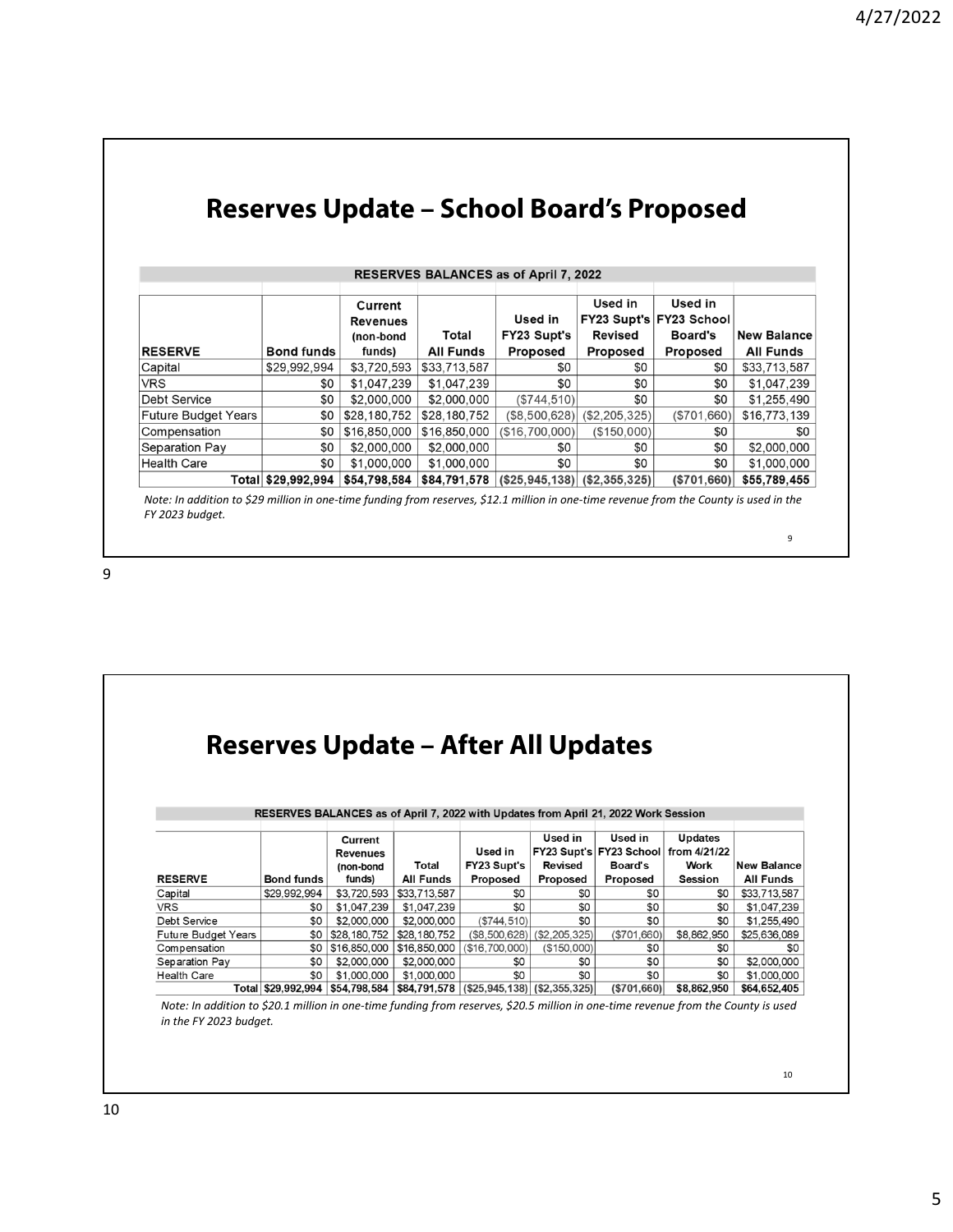11

# **Additional Tutoring Information**

| <b>Topic</b>              | <b>Additional Information</b>                                                                                                                                                 |
|---------------------------|-------------------------------------------------------------------------------------------------------------------------------------------------------------------------------|
| Eligibility criteria      | Potentially focus on science, social studies for grades 3-12 and<br>all high school subjects                                                                                  |
| Number of students served | Can serve all students K-12<br>•Some companies price by student<br>. Others sell blocks of hours that can be accessed by all students                                         |
| Grades/subjects           | K-12, up to 400 different subjects<br>•Use student assignments from APS teachers to determine where to<br>start<br>•Meet needs of each student – differentiate for EL and SWD |
| Hours                     | 24/7; session lengths average 20-25 minutes                                                                                                                                   |
| Ongoing or one time only  | 1 year minimum; prorated costs if purchase more than one year                                                                                                                 |

11

# **Additional Tutoring Information**

| <b>Topic</b>     | <b>Additional Information</b>                                                                                                                                               |
|------------------|-----------------------------------------------------------------------------------------------------------------------------------------------------------------------------|
| Evaluate success | Metrics provide usage info by hour, day, month, grade level, course, questions<br>asked by students                                                                         |
|                  | Acceleration & support for AP, IB, advanced classes                                                                                                                         |
|                  | Remediation occurs outside of school day which preserves class time for<br>instruction                                                                                      |
| Costs            | Payment per student model<br>Grades 3-12<br>1 year $\sim$ \$875,000<br>3 years $\sim$ \$790,000 per year<br>Grades 9-12<br>1 year ~\$385,000<br>3 years ~\$345,000 per year |
|                  | Payment per hour model<br>30,000 hours ~\$450,000                                                                                                                           |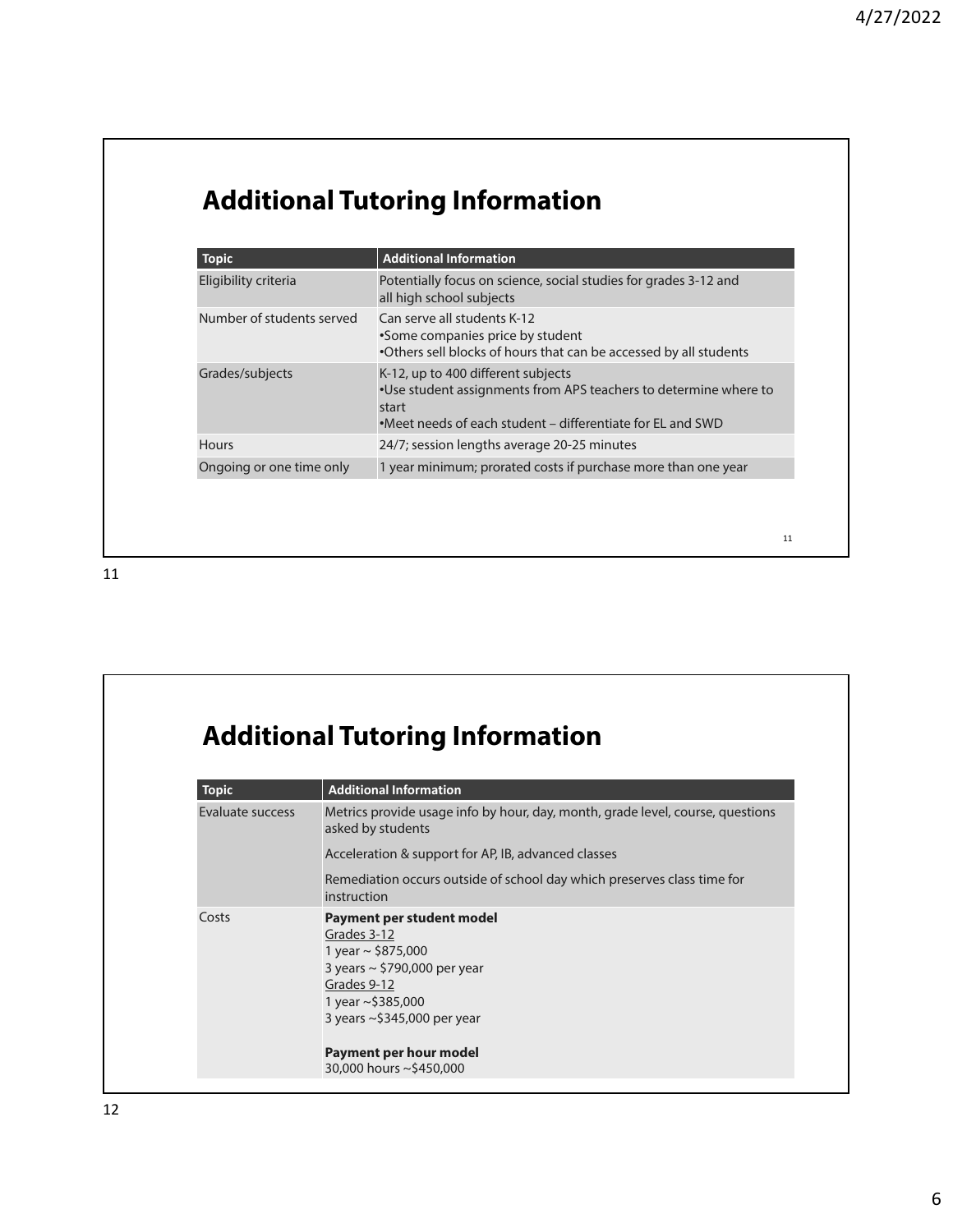### **Update on Restorative Justice**

#### **Current School Year:**

- Professional development and training opportunities focused on Restorative Mindset, Basic Circle Process and Community-Building Circles for administrators, school-based mental health teams, teachers, equity coordinators and specialists
- Hired a Climate Coordinator to conduct comprehensive needs assessment to analyze student disciplinary data; identify current practices; assess climate and culture and identify structures and systems to support and respond to student behavior.
- Launched a Restorative Practices APS Cohort
- Partnership with Restorative Arlington for secondary schools to receive access to training projects funded through ARPA/VOCA grant in the amount of \$147,087. Projects will include additional training opportunities focused on Restorative Justice, direct services to schools<sup>3</sup>to implement Healing and Safety Circles and administration of Restorative Justice in Education Starter Kits.
- Enhancing capacity of staff from the Offices of Administrative Services and Diversity, Equity and Inclusion by funding participation in Restorative Practice training

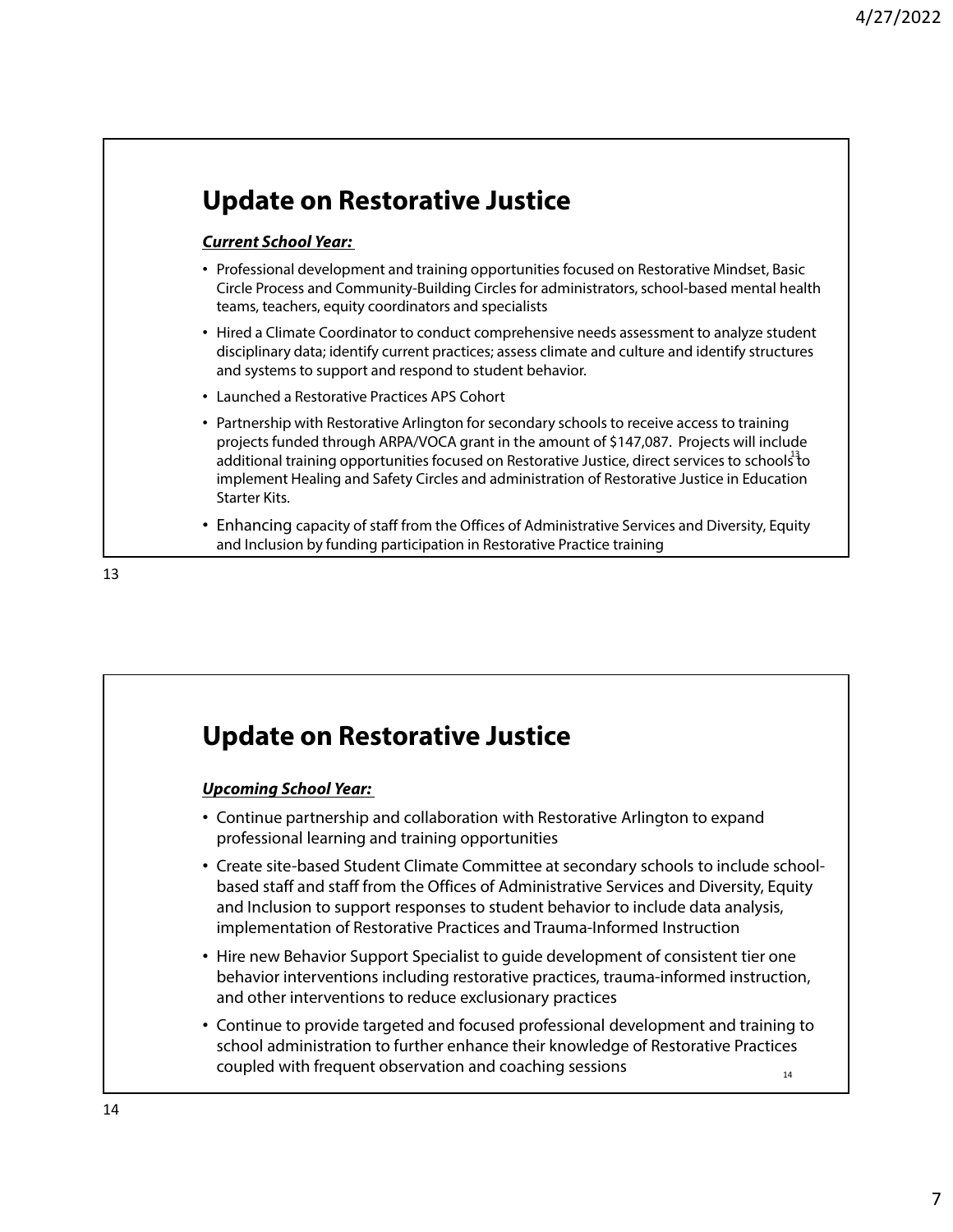

15

# **School Board FY 2023 Budget Discussion**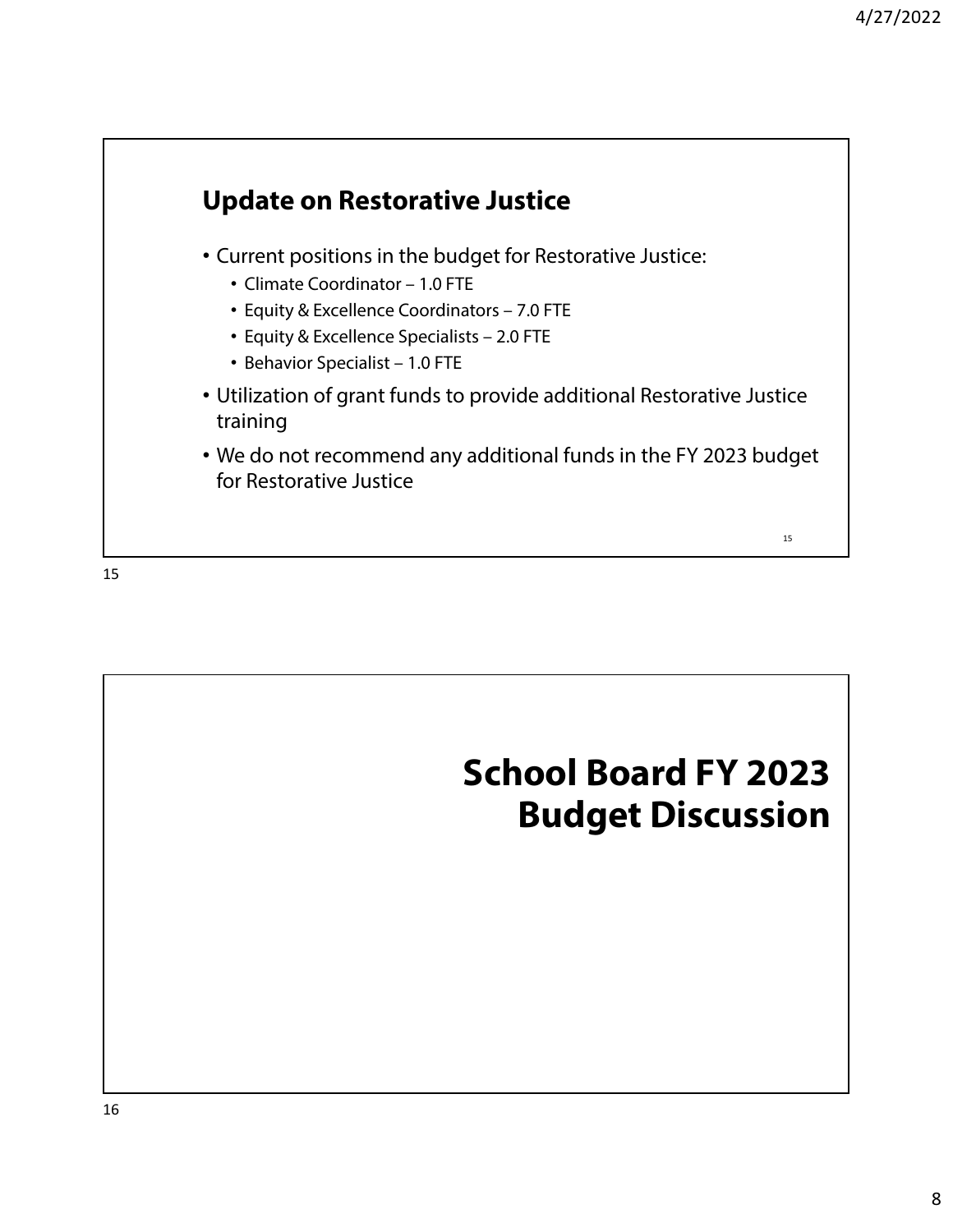# **FY 2023 Budget Calendar**

#### **FY 2023 Budget Calendar**

- **Feb 24:** Superintendent's Proposed FY 2023 Budget
- **Feb 24:** Work Session #1
- **Mar 8:** Work Session #2 (with Employee Groups)
- **Mar 15:** Work Session #3
- **Mar 22:** Work Session #4
- **Mar 31:** Public Hearing on Superintendent's Proposed Budget
- **Apr 5:** Work Session #5 (with Budget Advisory Council)
- **Apr 7:** School Board's Proposed FY 2023 Budget (Action)
- **Apr 8:** School Board's Budget Presentation to County Board
- **Apr 21:** Work Session #6
- **May 5:** Public Hearing on School Board's Proposed Budget
- **May 12:** School Board's Adopted FY 2023 Budget (Action)